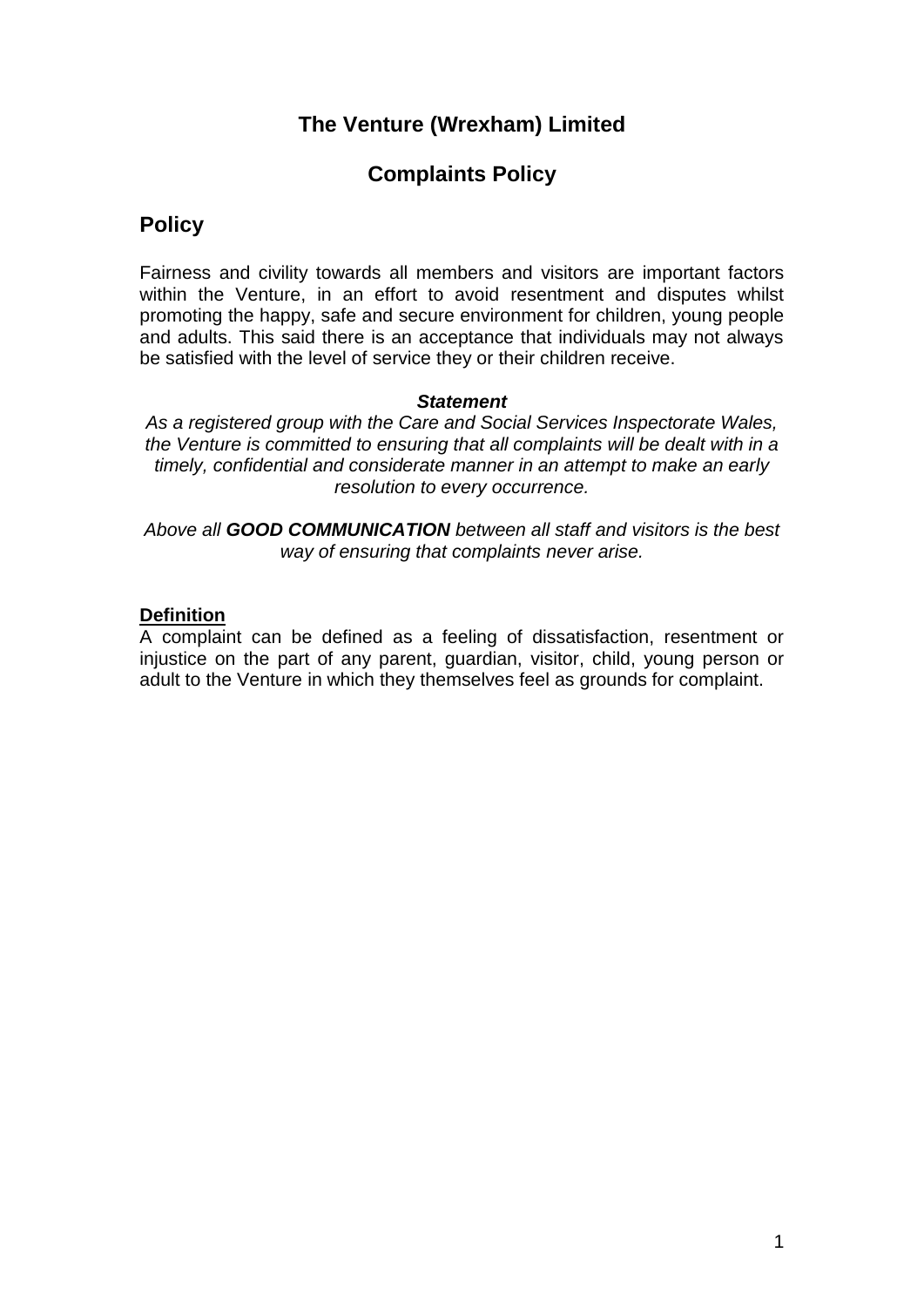# **The Venture (Wrexham) Limited**

## **Complaints Procedures**

### **Procedure**

This procedure sets out the steps that should be taken by the complainant to highlight an unsatisfactory occurrence and also the steps that will be taken by the staff of the Venture to ensure a satisfactory outcome. *It should be stressed that the complainant at any time can complain to the Governing Authority for the Venture, which in this case is the CIW (Care Inspectorate Wales).* 

So that complaints can be dealt with a timely and efficient manner each complainant should highlight the following areas, which will be recorded for investigation purposes.

- Name of Complainant.
- Nature of Complaint.
- Date and Time of Complaint.
- People involved, if relevant.

**Stage 1 – Local Resolution -** Please take your concern immediately to the duty play leader. This action may help to allay your fears or clear up any misunderstanding. If your complaint or nature of concern is towards a member of staff or adult caring for your child and approaching them is not appropriate, please raise your issue with the Assistant Manager or The Chief Officer. This stage should be resolved within 14 days, unless agreement has been negotiated with complainant for a further 14 days. The Venture does have the responsibility to record all complaints and consequently confirm in writing to the complainant of the agreed resolution.

*Most problems should be resolved at this stage, however, if your complaint relates to the Registered person of the Venture Early Years Centre, i.e. The Early Years Centre Manager or the Chief Officer of the Venture, you may wish to take your compliant directly to the Chairperson of the Board of Director* As the complainant you have the right to have someone present to support you at all times, this may be a relative or friend or an appropriate advocacy service.

**Stage 2 – Formal Consideration -** If the complainant feels a more formal consideration is appropriate with the involvement of independent investigations, then the complainant should contact the Children's Day Care Inspector, highlighting their complaint. The Venture does have a responsibility to support you in this process and will be extremely considerate of your complaint and the investigation you are calling for. This process, like